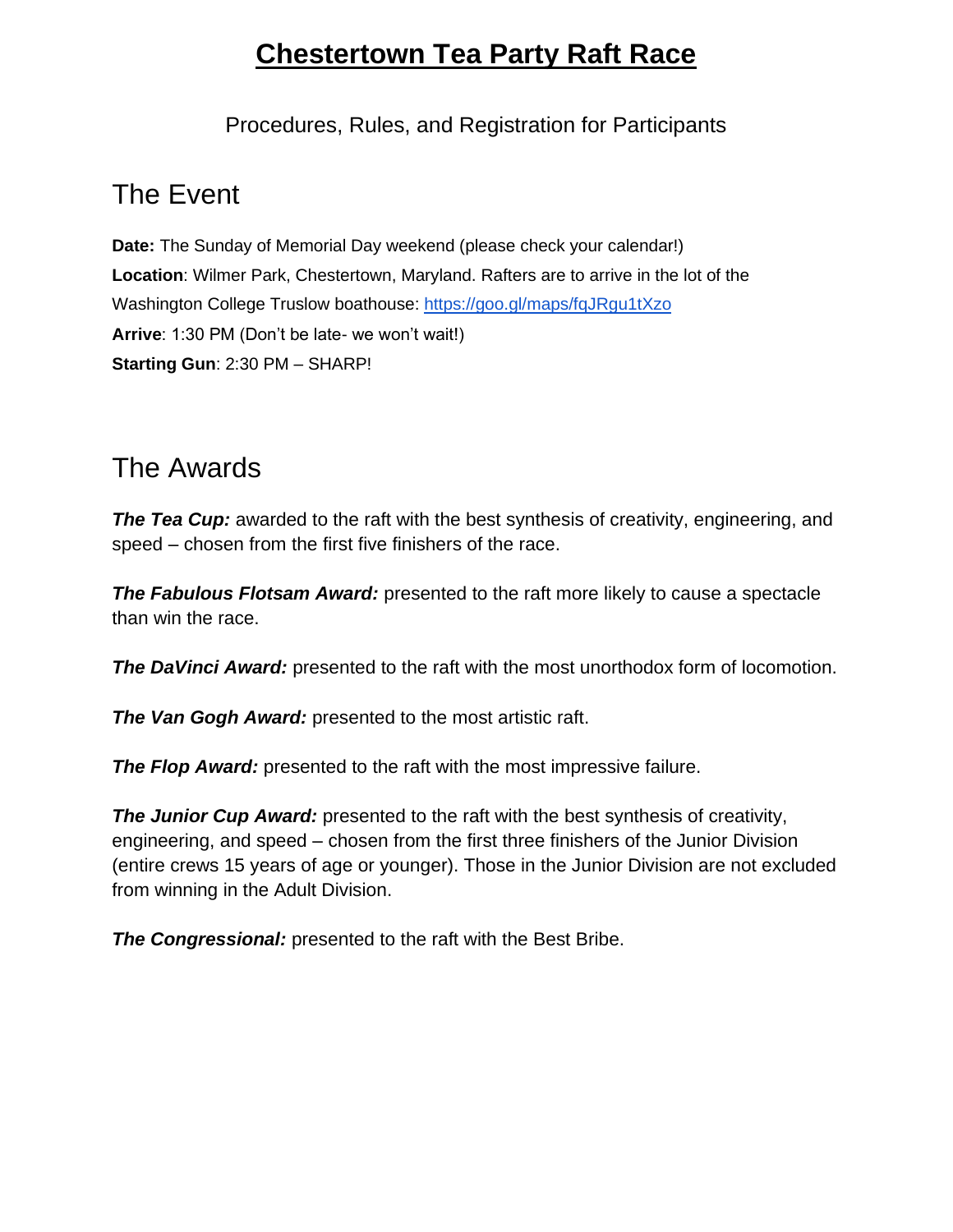# **Chestertown Tea Party Raft Race Registration**

#### **IMPORTANT: Rafts and any of their debris must be removed from the premises before or immediately following the awards presentation.**

It is recommended that you test the buoyancy of your raft prior to the race. It is not required, but it may save you some embarrassment.

#### *COMPETITION*

- 1. "Boats" are prohibited. All rafts should be made by hand or modified for the purpose of the race. Handmade boats are prohibited. Vessels made by hand to resemble boats must have clear features or functionality that differ from traditional boats, in keeping with the spirit of the raft race.
- 2. Each raft must carry a minimum of 4 passengers. There is no maximum limit, but must follow rule #6.
- 3. Non-human powered engines are prohibited.
- 4. Parts and materials commercially manufactured specifically for nautical purposes are prohibited.
- 5. Commercially manufactured paddles are prohibited.
- 6. Each competitor must have at least half of their body above the water while propelling the raft.

#### *SAFETY*

All participants must wear shoes or sandals at all times before, during and after the race.

- This includes support crew as well as racers. Those who do not comply will be disqualified.
- · All rafters must wear life jackets during the race.

Anyone acting without regard for the safety of others or themselves will be disqualified and required to leave the race area.

All rafters must always have multiple options for easily exiting the vessel, regardless of its orientation in the water.

### *COURSE*

Rafts must enter and exit at the base of the Pavilion launch ramp, located behind the Washington College boathouse.

· All rafts must round the outside of course markers in the directions proscribed by the rafft committee on the day of the race.

Rafts and their crews will not be permitted to enter the water without registering.

#### **PLEASE FILL OUT REGISTRATION AND SEND TO [raftrace@chestertownteaparty.orgO](mailto:raftrace@chestertownteaparty.org)R BRING IT ON THE DAY OF THE RACE**